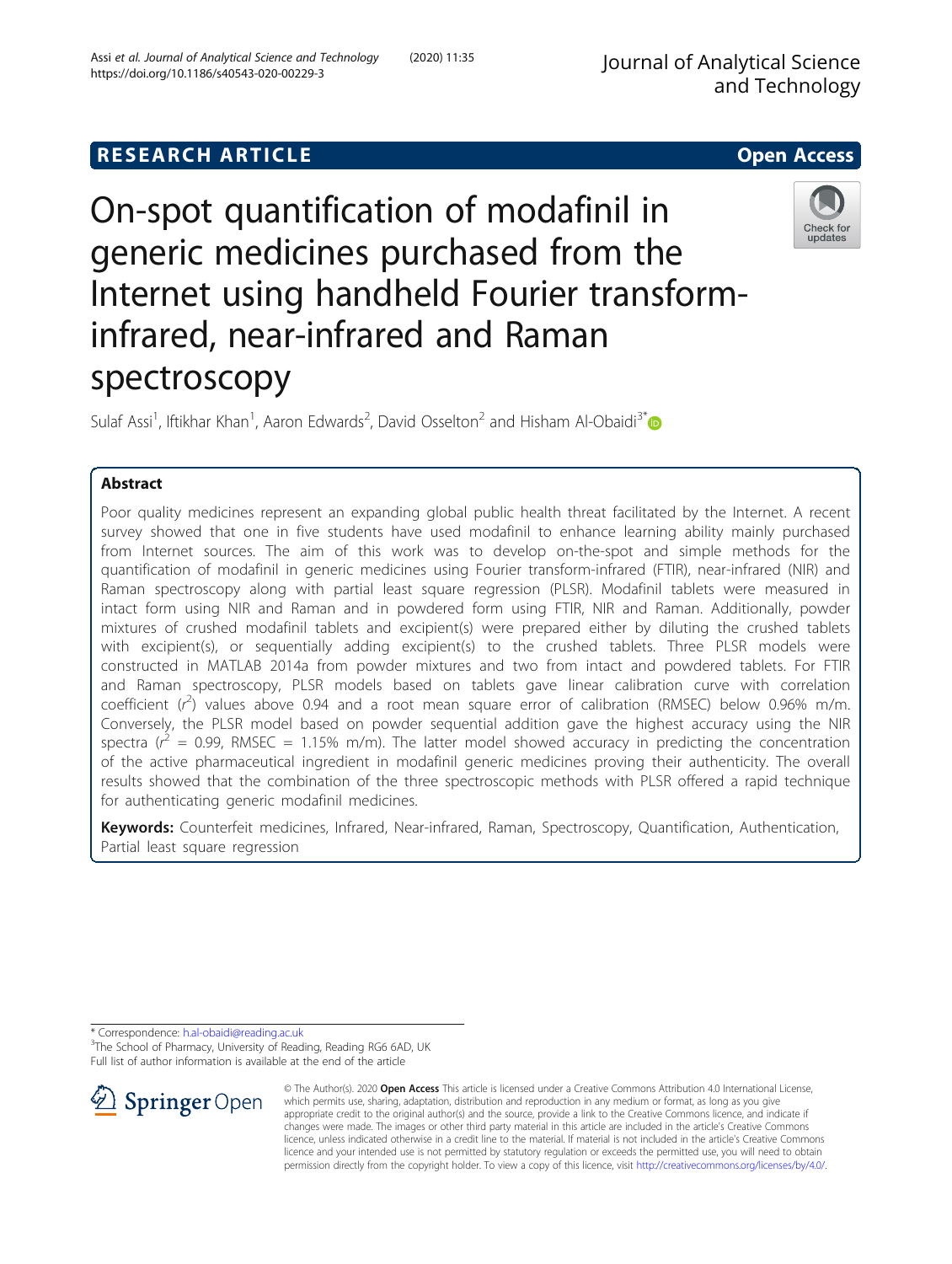#### Introduction

Poor quality medicines represent a global threat to the public health that can result in treatment ineffectiveness, drug resistance, increased morbidity and mortality rate, economic loss and problems to the healthcare system (Gaurvika et al. [2019](#page-8-0); Janvier et al. [2018\)](#page-8-0). Poor quality medicines can be degraded, substandard or counterfeit medicines (Mukhopadhyay [2007](#page-8-0)). Degraded medicines include those, which deteriorate from the poor-quality storage (humidity, temperature and light). Substandard medicines are those that encounter accidental defects in the manufacturing process and fail to fulfil the products' specifications. Counterfeit medicines are medicines which "are deliberately and fraudulently mislabelled with respect to identity and/or source" (WHO Medicines [2012](#page-8-0)).

The Internet plays a major role in the spread of poor quality medicines, which could be over the counter products, prescription medicines, drugs of abuse and supplementary products (FDA The possible dangers of buying medicines over the Internet [2014](#page-8-0); Fittler et al. [2013](#page-8-0); Orizio et al. [2011](#page-8-0)). This is partly due to the fact that the market of counterfeit online medicines is in continuous expansion (Orizio et al. [2009](#page-8-0)). According to the World Health Organisation (WHO), 50% of the medicines sold through illegal online pharmacies are counterfeits (WHO Counterfeit medicines [2006\)](#page-8-0). Thus, in 2013, the Interpol closed down over 9600 illegal online pharmacies and seized over 9.6 million prescription medicines that were worth over \$41.1 million (Safemedicines [2013](#page-8-0)). In this respect, the purchase of a counterfeit medicine could impose a public safety issue especially in case of drugs of abuse where medicines are frequently bought online.

Smart drugs represent one of the top classes that sales have increased (up to 50%) over the last decade and has been facilitated by the Internet (International Narcotics Control Board 2016). Smart Drugs such include nootropics that have become particularly popular among students and healthcare professionals who have been under pressure of study/work (Champagne et al. [2019](#page-8-0); International Narcotics Control Board [2016\)](#page-8-0). Students and healthcare professionals have utilised nootropics for enhancement of the memory and learning abilities (Baskys and Remington [1996;](#page-8-0) Turner et al. [2003;](#page-8-0) Gold and Balster [1996](#page-8-0)). There are several different nootropics on the market, e.g. adderall, dexedrine, ephedrine, methylphenidate, modafinil and piracetam. Modafinil has the same stimulant effects of nootropics; however, it has less abusive tendencies and side effects (Baskys and Remington [1996;](#page-8-0) Turner et al. [2003](#page-8-0)).

Modafinil is sold under the brand name Provigil (Young-Powell and Page [2014\)](#page-8-0) and comprises modafinil as the active pharmaceutical ingredient (API) and the following excipients: croscarmellose sodium, lactose monohydrate, magnesium stearate, maize starch and povidone. Nonetheless, the excipients in generic modafinil are not always known, and this variation influences the process of authentication of branded and generic modafinil. Thus, when authenticating a branded medicine, the test medicine needs to match the physical and chemical properties of the reference medicine (The Medicines Compendium Modafinil Provigil 100 mg Tablets [2020](#page-8-0)). Generic medicines however only need to prove that they contain the exact API at the correct concentration in relation to the reference medicine (Assi et al. [2012](#page-8-0)). Consequently, a quantitative approach in authenticating generic modafinil medicines is favoured.

The literature reported conventional methods for quantification of the API in modafinil, which range from simple spectrophotometric to chromatographic methods. A spectrophotometric method was reported for the quantification of modafinil in solid dosage forms and underlined measurement of the absorbance of modafinil at its maximum wavelength (236 nm) (Moffat et al. [2009](#page-8-0)). Chromatographic methods utilised mainly reverse phase high performance liquid chromatography (RP-HPLC) (Moffat et al. [2009](#page-8-0); Venkatesh et al. [2011](#page-8-0); Nageswara Rao et al. [2007;](#page-8-0) Cass et al. [2001\)](#page-8-0), and thin layer chromatography (TLC) (Xu et al. [2002](#page-8-0)). The aforementioned techniques offered sensitivity, selectivity and precision yet they were time-consuming, destructive and required extensive sample preparation. On the contrary, spectroscopic techniques including Fourier transforminfrared (FTIR), near-infrared (NIR) and Raman spectroscopy have shown to be quicker, simpler and mobile (Faisall et al. [2009](#page-8-0); Assi et al. [2011a;](#page-8-0) Assi et al. [2011b](#page-8-0); Caporaso et al. [2018](#page-8-0); Bouyé et al. [2018](#page-8-0); Correia et al. [2018](#page-8-0); Yang et al. [2019;](#page-8-0) Fedchak [2014;](#page-8-0) Crocombe [2018](#page-8-0); Gerace et al. [2019](#page-8-0)). When combined with multivariate regression analysis, spectroscopic techniques offered rapid, on-spot and non-destructive quantification of APIs medicines (The Medicines Compendium Modafinil Provigil 100 mg Tablets [2020;](#page-8-0) Crocombe [2018\)](#page-8-0). To the best of our knowledge, no spectroscopic methods have yet been employed for quantification of modafinil in tablets.

Therefore, this work aimed at developing methods for the on-spot quantification of modafinil in generic medicines using FTIR, NIR and Raman spectroscopy along with partial least square regression (PLSR).

#### Materials and methods **Materials**

Standard reference material including glucose, lactose, magnesium stearate, maize starch, microcrystalline cellulose, modafinil, povidone, sodium carboxymethylcellulose and sucrose were purchased from Sigma-Aldrich.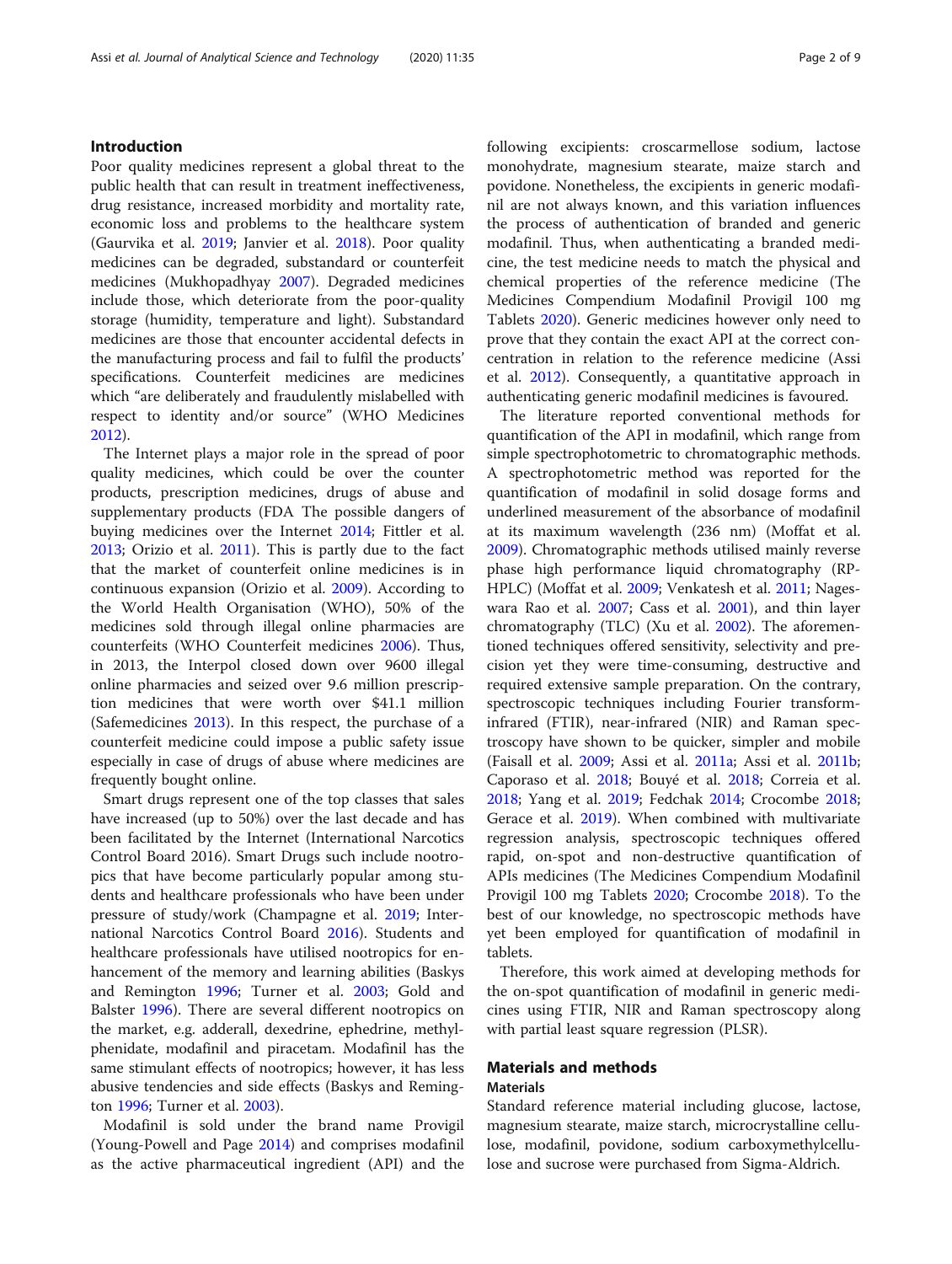<span id="page-2-0"></span>Eight modafinil generic batches of doses 100 and 200 mg were bought from four Internet websites (Table 1). The percentage mass per mass (% m/m) of modafinil in the tablets was in the range of 57.6–72.7% m/m.

Reference analysis of modafinil API and tablets was performed using reverse phase-high performance liquid chromatography (RP-HPLC) by adopting the procedure given by Rao et al. 2007 (Rao et al. [2007](#page-8-0)).

#### Sample preparation

Four types of samples were considered in this study. The first type included intact tablets, which were removed from the packaging and used 'as received' without any treatment. The second type comprised powdered tablets which had been crushed in a mortar, homogenised and stored in 4 mm glass vials. The third type of samples comprised powders of pure substances (API and excipients) and the fourth type included powdered mixtures that were prepared by mixing crushed modafinil tablets with excipient(s).

Three modafinil mixtures were prepared and included: M1 (modafinil lactose dilution), M2 (modafinil excipients dilution) and M3 (modafinil excipients sequential addition) (Table [2](#page-3-0)). M1 (modafinil lactose dilution) was prepared by adding aliquots of lactose (major excipient in modafinil tablets) to crushed modafinil tablets to get a % m/m of modafinil in the range of 9.59–62.5% m/m. Similarly, M2 was prepared by adding aliquots of different excipients (one at a time) to crushed modafinil tablets to get 15.4–52.9% m/m of modafinil. A third approach was adopted in mixtures (M3) which was made by adding excipients (one at a time) sequentially to aliquots of crushed modafinil tablets to get 15.9– 62.5% m/m.

#### Instrumentation

FTIR spectra were recorded using the Bruker Alpha mobile-FTIR equipped with a single reflection pure diamond attenuated total reflectance (ATR) crystal sample interface. The spectral range of

Table 1 Modafinil tablets purchased from the Internet

| Website<br>number | Batch<br>number | Dose<br>(mq) | Modafinil<br>concentration<br>$(\% \, m/m)$ |
|-------------------|-----------------|--------------|---------------------------------------------|
|                   | 1a              | 100          | 57.6                                        |
| 1                 | 1 <sub>b</sub>  | 100          | 62.9                                        |
| $\overline{2}$    | 2a              | 200          | 65.9                                        |
| $\overline{2}$    | 2 <sub>b</sub>  | 200          | 72.7                                        |
| 3                 | 3a              | 200          | 63.8                                        |
| 3                 | 3 <sub>b</sub>  | 200          | 66.3                                        |
| $\overline{4}$    | 4a              | 100          | 57.7                                        |
| $\overline{4}$    | 4 <sub>b</sub>  | 100          | 62.8                                        |

the aforementioned instrument was 500-6000 cm<sup>-1</sup>. NIR spectra were recorded employing the JDSU micro-NIR 1700 pro-spectrometer equipped with linear variable filter (LVF) dispersing element and 128-pixel cooled InGaAs photodiode array detector. The NIR spectra were measured over the wavelength range of 900–1700 nm. Raman spectra were recorded using the Rigaku FirstGuard handheld Raman spectrometer equipped with 1064 nm laser power, thermoelectric cooling and charge coupled device detector. Raman spectra were collected over the wavenumber range of 250–2000 cm<sup>-1</sup>.

#### Spectroscopic measurements

For FTIR measurements, a few milligrams from powdered samples or pure substances were measured by placing them in direct contact with the ATR crystal. Homogeneous preparations of samples were prepared using a Vortex mixer before each measurement. Four spectra were measured per sample such that a new aliquot was changed after each measurement. Each spectrum was the sum of 16 scans at a resolution of 4 cm−<sup>1</sup> . For NIR and Raman measurements, intact tablets were measured 'as received' by placing them in direct contact with the spectrometers. Four spectra were taken from each tablet on both sides, such as two spectra were taken from each side rotating the tablet after each measurement. In addition, powders were measured through glass vials (after mixing with Vortex mixer) by placing them in direct contact with the instruments. Each spectrum was the sum of 32 scans for NIR and 3 scans for Raman, respectively.

#### Data treatment

Spectra from the three instruments were exported to MATLAB 2014a for analysis. Spectral pre-treatment was made using multiplicative scatter correction second derivative (MSC-D1). The similarity between spectra was assessed using correlation in wavelength space (CWS) method. In this respect, a correlation coefficient  $(r)$  value greater than or equal to 0.95 showed similarity. In addition, quantitative models were developed using PLSR. PLSR has been considered as ideal in this case where univariate regression had not been possible. This was because the absorbance and scattering intensities in FTIR/NIR and Raman differed according to the physicochemical properties of the measured samples and not proportional to the concentration of the analyte of interest (Burns and Ciurczak [2007\)](#page-8-0). In this respect, PLSR offered a multivariate approach for quantifying the APIs in the aforementioned products. PLSR models predicted the concentrations of the different mixtures and/or products from multiple variables (absorbance intensities or scattering intensities measured at the full wavelength range). PLSR models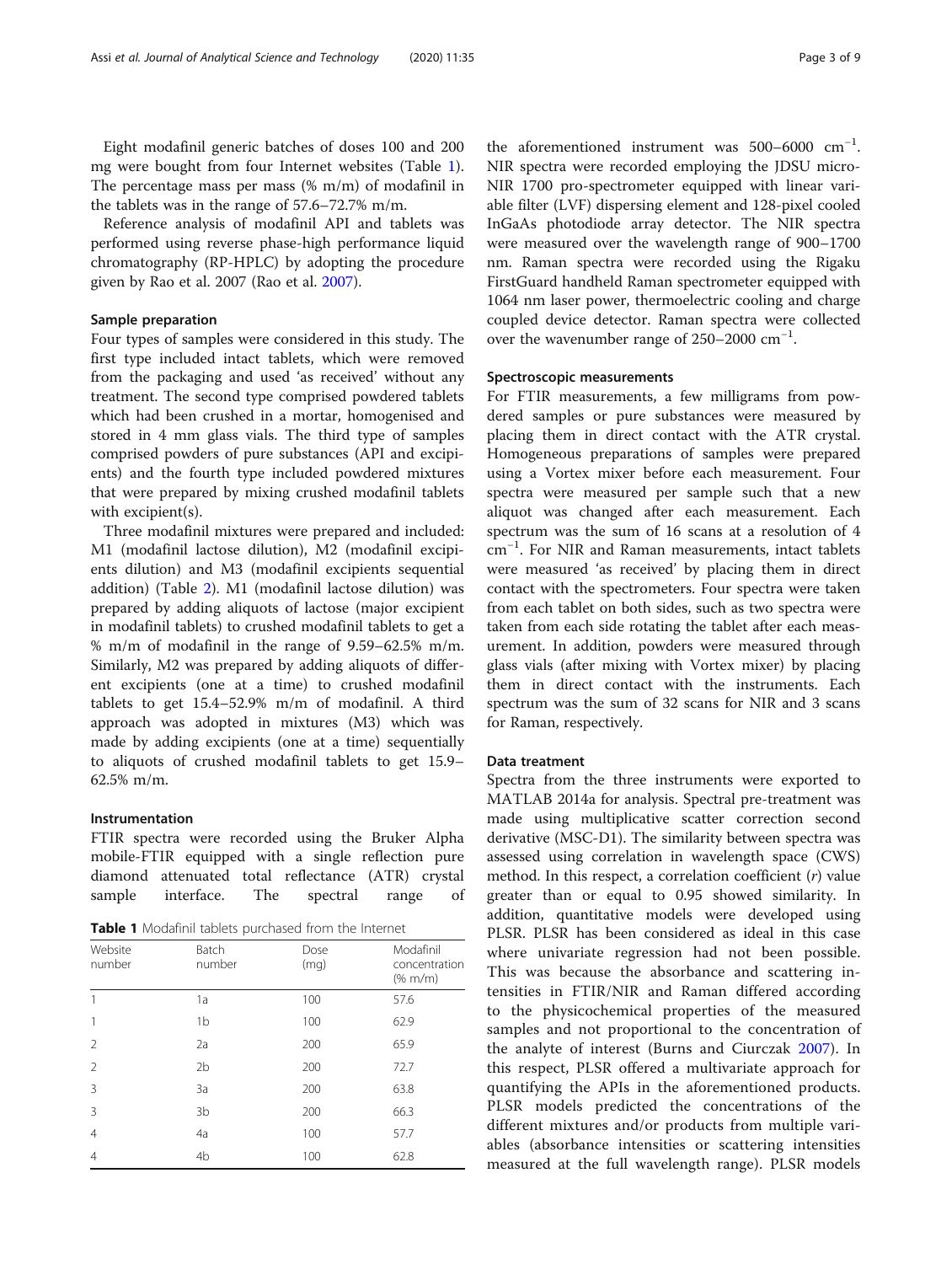| DN                            | Modafinil tablet amount (mg) | Diluent                   | Diluent amount (mg) | Total weight (mg) | API (% m/m)         |
|-------------------------------|------------------------------|---------------------------|---------------------|-------------------|---------------------|
| M <sub>1</sub> V <sub>1</sub> | 201.3                        | LAC                       | $\circ$             | 201.3             | 62.5                |
| M1V2                          | 181.6                        | LAC                       | 19.6                | 201.2             | 56.4                |
| M1V3                          | 168.5                        | LAC                       | 32.6                | 201.1             | 52.4                |
| M1V4                          | 159.5                        | LAC                       | 43.3                | 202.8             | 49.1                |
| M1V5                          | 151.2                        | LAC                       | 53.1                | 204.3             | 46.2                |
| M1V6                          | 129                          | LAC                       | 71.7                | 200.7             | 40.2                |
| M1V7                          | 110.9                        | LAC                       | 90.6                | 201.5             | 34.4                |
| M1V8                          | 99.3                         | LAC                       | 98.9                | 198.2             | 31.3                |
| M1V9                          | 81                           | LAC                       | 119.9               | 201               | 25.2                |
| M1V10                         | 71.8                         | LAC                       | 129.7               | 201.5             | 22.3                |
| M1V11                         | 50.8                         | LAC                       | 150                 | 200.8             | 15.8                |
| M1V12                         | 30.6                         | LAC                       | 170.7               | 201.3             | 9.5                 |
| M1V13                         | $\mathbf 0$                  | LAC                       | 199.6               | 199.6             | $\mathsf{O}\xspace$ |
| M <sub>2V1</sub>              | 169.6                        | LAC/POV                   | 30.6                | 200.2             | 52.9                |
| M2V2                          | 163                          | LAC/POV/MgS               | 52.4                | 215.4             | 47.3                |
| M2V3                          | 121.9                        | LAC/POV/MgS/MAI           | 79.4                | 201.3             | 37.8                |
| M2V4                          | 104.1                        | LAC/POV/MgS/MAI/MCC       | 97.2                | 201.3             | 32.3                |
| M2V5                          | 76.8                         | LAC/MCC/NaCMC             | 134.9               | 211.7             | 22.7                |
| M2V6                          | 51.8                         | LAC/POV/MgS/MAI/MCC/NaCMC | 158.9               | 210.7             | 15.4                |
| M3V1                          | 201.3                        | $\mathsf{O}\xspace$       | $\mathbf{0}$        | 201.3             | 62.5                |
| M3V2                          | 180.3                        | LAC                       | 43.2                | 223.5             | 50.1                |
| M3V3                          | 134.4                        | POV                       | 78.8                | 213.1             | 39.4                |
| M3V4                          | 100.7                        | MgS                       | 97.2                | 197.8             | 31.8                |
| M3V5                          | 87.2                         | MAI                       | 128                 | 215.2             | 25.3                |
| M3V6                          | 71                           | <b>MCC</b>                | 149.1               | 220.1             | 20.2                |
| M3V7                          | 52.7                         | NaCMC                     | 154.5               | 207.2             | 15.9                |

<span id="page-3-0"></span>Table 2 Details of the powdered mixtures prepared

DN dilution number, M1 modafinil lactose dilution, M2 modafinil excipients dilution, M3 modafinil excipients sequential addition, LAC lactose, POV povidone, MgS magnesium stearate, MAI maize starch, MCC microcrystalline cellulose, NaCMC sodium carboxymethylcellulose

find components (latent variables) in the absorbance and/or scattering intensities that relate to the concentrations. A PLSR model eventually assigns loadings (small and large) to the aforementioned latent variables. Latent variables with small loadings are rejected and vice versa. This is made by finding factors that capture variation among the data such that each factor is added as one at a time. In this sense, the first factor captures the highest variance, the second factor the second highest variance and so on. The following equations illustrate a PLSR model (Brereton [2003;](#page-8-0) Jee [2019\)](#page-8-0):

$$
X = T.P + E
$$

$$
c=T.q+f
$$

Where

X is the absorbance or scattering intensities at different wavelengths

c is the concentrations

- q is the loading vector
- T is the spectral score vector
- $p$  is the spectral loading vector

### Results and discussion

The present study explored a swift quantification of medicines purchased from several Internet sources using handheld instruments. This was the first study that had utilised quantitative PLSR models (non-destructive) with portable handheld FTIR, NIR and Raman spectroscopy, as well as a powder form of formulations with FTIR for the quantification of modafinil in branded and generic tablets. The aforementioned PLSR models were not only limited to conventional dilution models but also included more complex mixtures based on standard and sequential additions of constituents to crushed tablets.

Eight modafinil products (from different batches) were purchased from four websites. The eight products were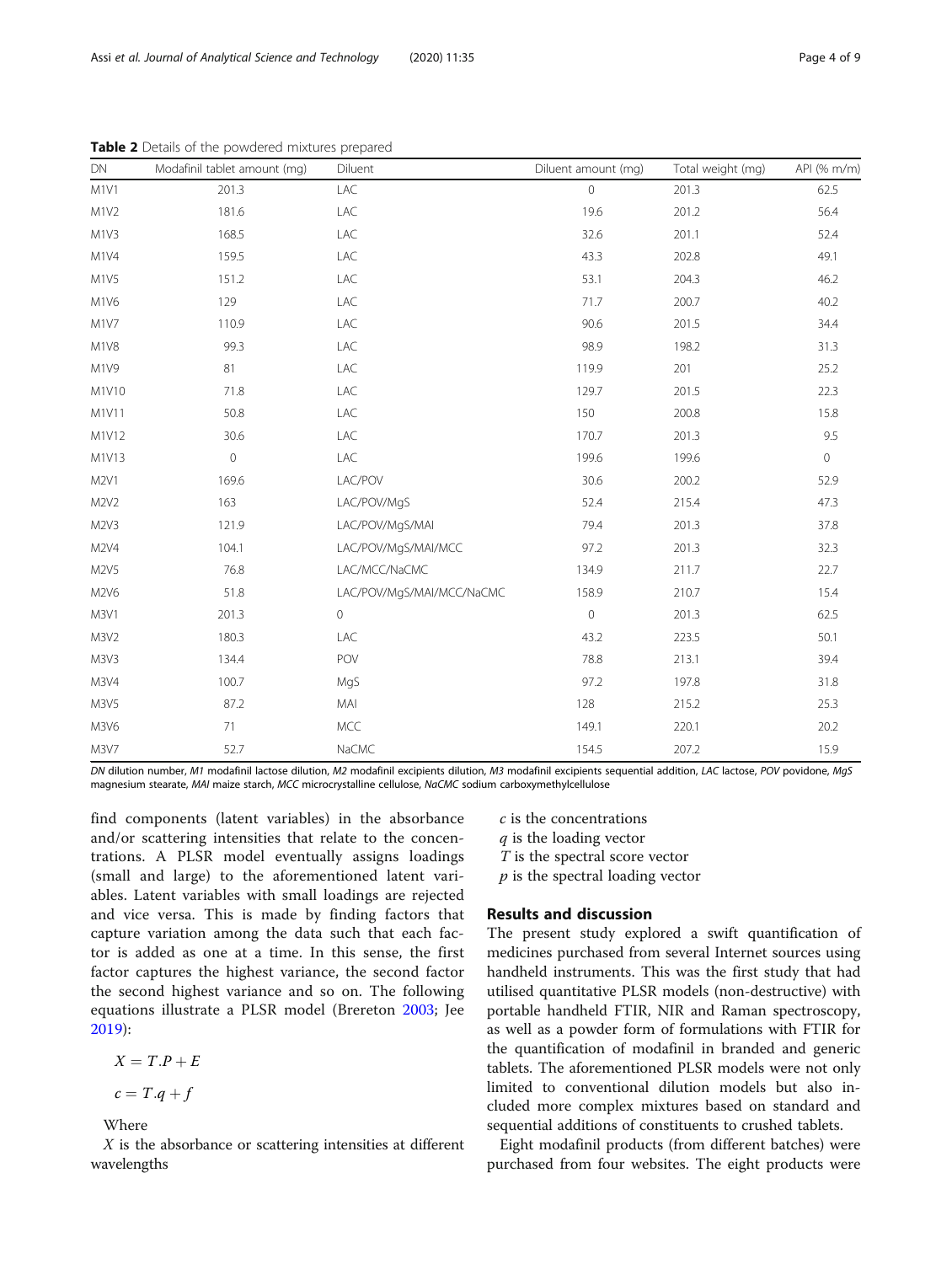selected based on assessing the differences of authenticity of products between websites as well as within each website. Four of these products had a label claim of modafinil 100 mg; while the remaining four had a label claim of modafinil 200 mg. The concentration range of modafinil in the four products was 57.6–72.7% m/m (Table [1\)](#page-2-0). The tablets were compared in relation to the major constituents (API and excipients) expected to be present in branded and generic modafinil tablets. Excipients present in branded modafinil tablets (Provigil) include lactose monohydrate (main excipient), pregelatinised maize starch, croscarmellose sodium, povidone K29/32 and magnesium stearate (Gold and Balster [1996](#page-8-0)). The excipient content of generic tablets may be variable and not always known (Xu et al. [2002](#page-8-0)); therefore, additional excipients were measured including glucose, maize starch, microcrystalline cellulose, sodium carboxymethylcellulose and sucrose. The spectra of modafinil tablets were compared to the spectra of the API, excipient(s) and caffeine using the three techniques.

#### FTIR, NIR and Raman activity of modafinil tablets

Prior to spectral evaluation, the FTIR, NIR and Raman activity of modafinil tablets and their main constituents had been investigated. When comparing the three spectroscopic techniques in relation to medicines' identification, it is well known that APIs are more Raman active whereas excipients are more IR/NIR active where the Raman activity of excipients is often masked by fluorescence (Faisall et al. [2009\)](#page-8-0). If the medicine contains high concentrations of an excipient then the Raman activity of the medicine could be masked by the fluorescence exhibited by the excipient. One way of overcoming fluorescence of excipients was by using a longer wavelength laser such as 1064 nm, and that had been adopted in the current work.

The FTIR, NIR and Raman spectra of the medicinal products were compared to those of the API (modafinil) and the major excipient (lactose monohydrate) in modafinil tablets. Modafinil API was present in high amounts in all of the measured products (57–72% m/m) which minimised the effect of the excipients (Faisall et al. [2009](#page-8-0)). This was confirmed in the spectra of modafinil products, its API and lactose using the three techniques (Fig. [1\)](#page-5-0). In this respect, the modafinil tablets' spectra showed representation of the modafinil API rather than lactose. The FTIR spectrum of modafinil tablet (Fig. [1a](#page-5-0)) showed higher similarity for the API spectrum  $(r = 0.95)$ than the lactose spectrum ( $r = 0.82$ ). Likewise the modafinil tablet NIR spectrum showed higher representation for the API spectrum ( $r = 0.99$ ) than lactose spectrum ( $r = 0.99$ ) = 0.77). The modafinil Raman spectrum showed higher similarity for the API spectrum ( $r = 0.95$ ) but dissimilarity to the lactose spectrum  $(r = 0.01)$ . This could be attributed to the strong Raman activity of modafinil API that had not been affected by the fluorescence of lactose. Subsequently, the high representation of the API in the tablets' spectra contributed to the accuracy of quantification of tablets. Crushing the tablets into powders was needed to facilitate data collection, and while this process may affect the physical properties of the powder (such as the particle size), our observations showed that the spectroscopic data were not affected in this particular case. Some properties such as polymorphic nature of API are likely to be affected if strong physical processing was applied; however, in our experiments, we had used gentle processing to ensure minimal energy had been applied to the tablets. Such delicate processing avoided any polymorphic changes (such as recrystallisation or amorphous formation). Hence reproducibility was not affected by sample preparation.

#### PLSR model construction

PLSR was applied to the MSC-D1 FTIR, NIR and Raman spectra over the full wavenumber/wavelength in each technique. Four models were created using the FTIR spectra and five models were created using the NIR and Raman spectra (Table [3](#page-6-0)).

FTIR models included: FTIRM1 (modafinil lactose dilution), FTIRM2 (modafinil excipients dilution), FTIR M3 (modafinil excipients sequential addition) and FTIR M4 (modafinil powdered tablets model). FTIRM1, FTIR M2 and FTIRM3 were constructed using a calibration validation (C:V) ratio of 2:1. Moreover, the calibration ranges used were 9.49–62.5, 15.4–52.9 and 15.9–62.5% m/m, respectively. The modafinil powdered tablet model (FTIRM4) was constructed with a C:V ratio of 3:1, four factors and a range of 54.9–62.4% m/m.

NIR models included NIRM1 (modafinil lactose dilution), NIRM2 (modafinil excipients dilution), NIRM3 (modafinil excipients sequential addition), NIRM4 (modafinil powdered tablets model) and NIRM5 (modafinil intact tablet model). NIRM1, NIRM2 and NIRM3 were constructed with a C:V ratio of 2:1 and had calibration ranges of 9.49–62.5, 15.4–52.9 and 15.9–62.5% m/m, respectively. In addition, NIRM4 and NIRM5 were created with a C:V ratio of 3:1 and calibration range of 54.9– 62.5% m/m, respectively.

The Raman models used were RamanM1 (modafinil lactose dilution), RamanM2 (modafinil excipients dilution), RamanM3 (modafinil excipients sequential addition), RamanM4 (modafinil powdered tablets model) and RamanM5 (modafinil intact tablet model). RamanM1, RamanM2 and RamanM3 were made with a C:V ratio of 2:1 and had calibration range of 9.49–62.5, 15.4–52.9 and 15.9–62.5% m/m, respectively. Furthermore, RamanM4 and RamanM5 were constructed with a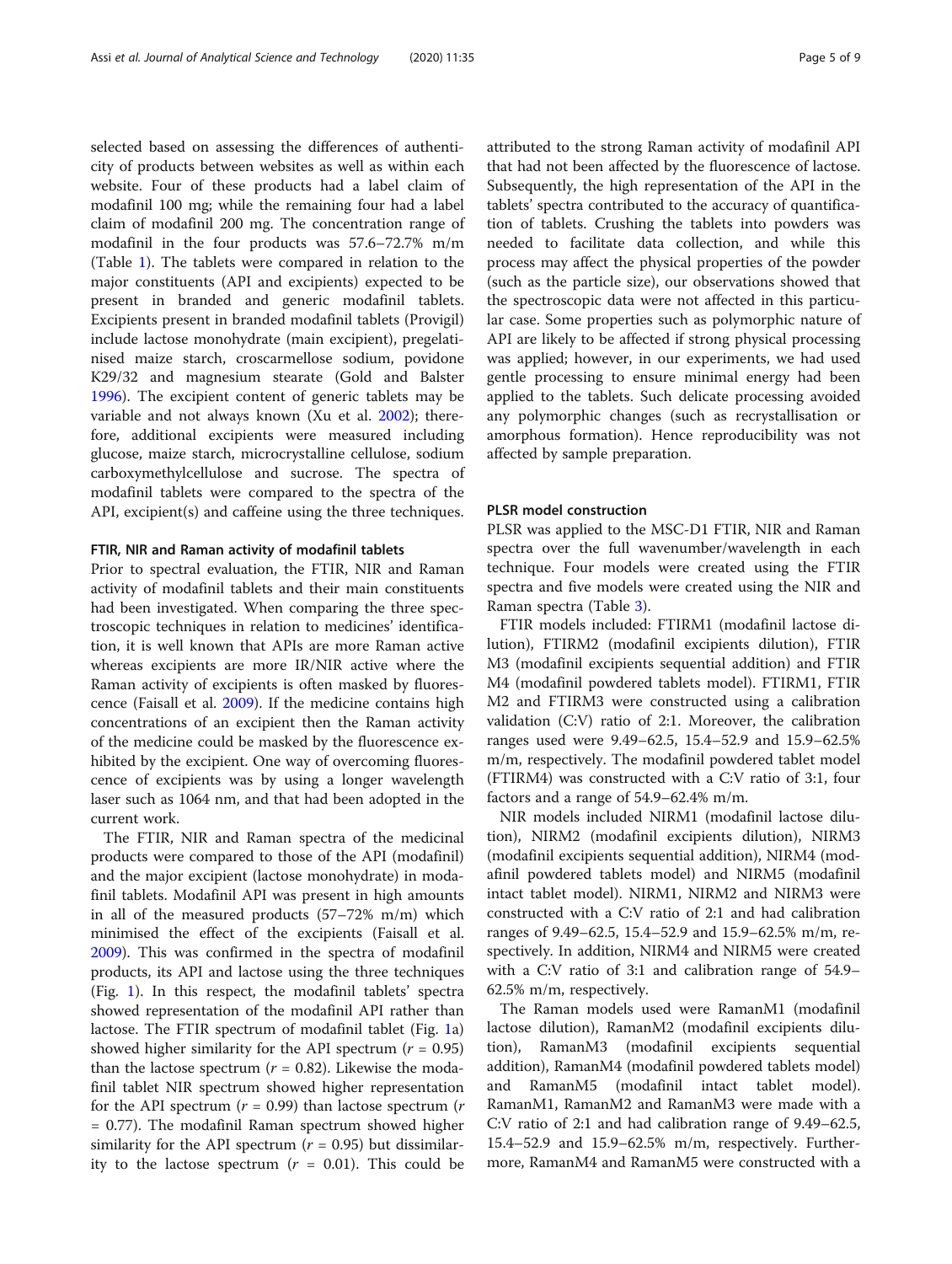<span id="page-5-0"></span>

C:V ratio of 3:1 and calibration range of 54.9–62.5% m/ m, respectively.

#### PLSR model validation

The linearity of the models was evaluated by internal validation criteria calculated using the calibration and internal validation sets. For internal validation, the criteria considered were the regression correlation coefficient  $(r^2)$ , root mean square error of calibration (RMSEC) and root mean square error of prediction (RMSEP) of the internal validation set. The  $r^2$  and RMSEC were calculated by interpreting the relationship between the predicted concentration and the nominal concentration of the calibration set. Likewise, the RMSEP was calculated by interpreting the relationship between the predicted concentration and the nominal concentration of the validation set. If the model was a good fit, the relationship would be linear and an  $r^2$  value close to 1 would be obtained. There was no optimal value for the RMSEC and RMSEP; however, the lower they were, the more accurate was the model. A more accurate judgement was made by

evaluating the relative standard error of prediction (RSEP), which was calculated as the percentage of the ratio of RMSEP to the mean value of the prediction set. A threshold value of ± 5% was taken for RSEP.

For FTIR models, the highest accuracy was observed for FTIRM1 (modafinil powdered tablet model), which showed  $r^2$  values of 0.98 and 0.97 for the calibration and validation sets, respectively (Table [2](#page-3-0)). FTIRM1 also showed the high precision among the models with close RMSEC and RMSEP values, which were 0.52 and 0.78% m/m, respectively. Moreover, the RSEP value of FTIRM4 was 1.33%. The worst model in relation to accuracy and precision among the FTIR models was FTIRM2. Thus, this model showed very low  $r^2$  values which were 0.51 and 0.49 for both the calibration and validation sets, respectively. Moreover, the model showed high RMSEC, RMSEP and RSEP values of 11.2% m/m, 11.6% m/m and 29.8%, respectively. This indicated that although the model was repeatable, it had low precision as the error values were not satisfactory. Similarly, FTIRM3 (modafinil excipients dilution) showed close RMSEC and RMSEP values of 6.57 and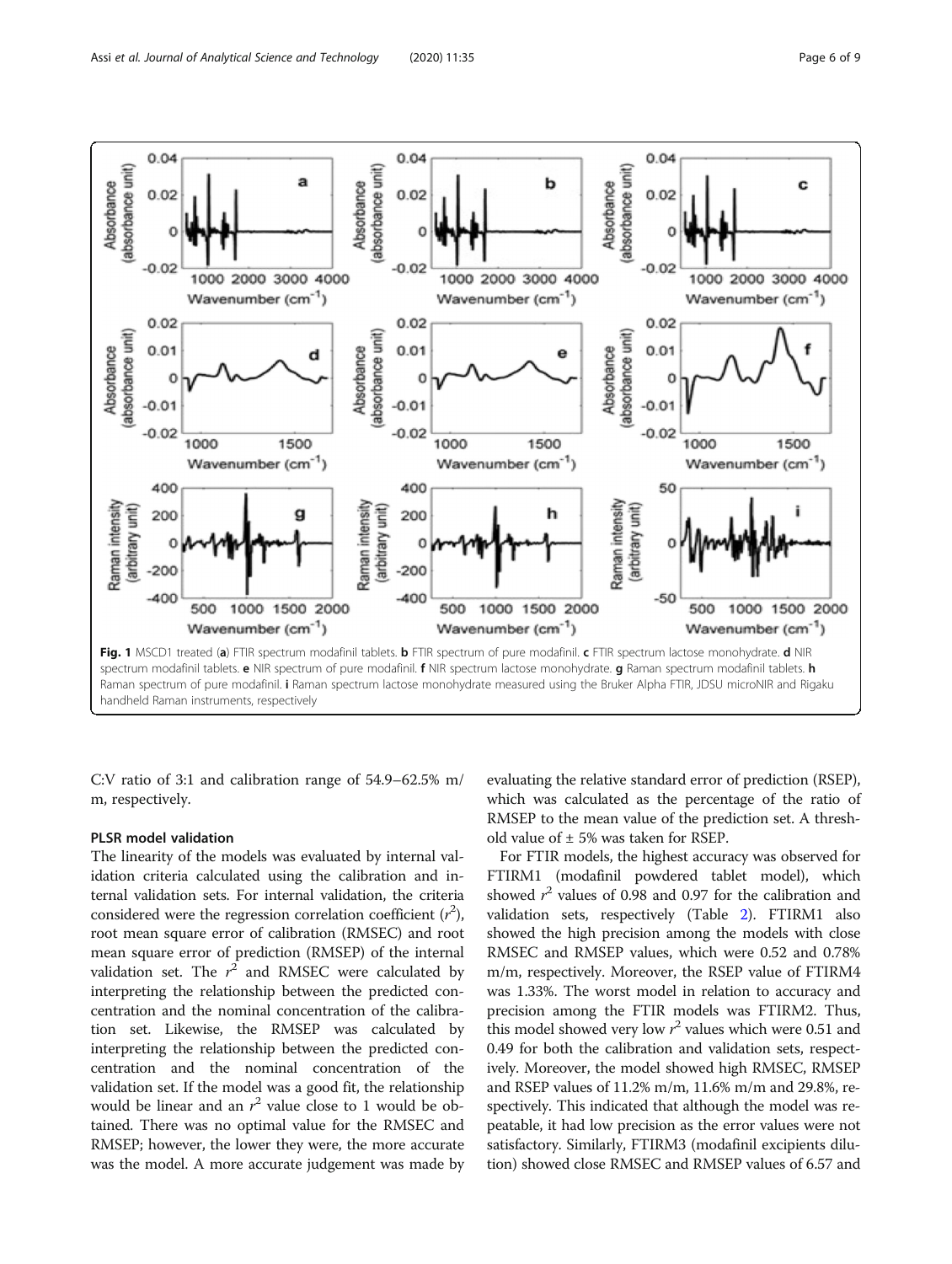| Modelnumber       | F              | $C:V$ ratio | $r^2$ calib | RMSEC (% m/m) | $r^2$ valid | RMSEP (% m/m) | <b>RSEP (%)</b> |
|-------------------|----------------|-------------|-------------|---------------|-------------|---------------|-----------------|
| FTIRM1            | 3              | 25:11       | 0.98        | 0.52          | 0.97        | 0.78          | 1.33            |
| FTIRM2            |                | 12:60       | 0.51        | 11.24         | 0.49        | 11.61         | 29.9            |
| FTIRM3            |                | 14:70       | 0.75        | 6.57          | 0.93        | 4.63          | 16.5            |
| FTIRM4            | $\overline{4}$ | 60:20       | 0.84        | 6.29          | 0.80        | 7.03          | 19.8            |
| NIRM1             |                | 25:11       | 0.72        | 8.45          | 0.70        | 8.82          | 23.3            |
| NIRM <sub>2</sub> |                | 12:60       | 0.84        | 5.26          | 0.84        | 5.25          | 15.2            |
| NIRM3             | 3              | 14:70       | 0.99        | 1.15          | 0.99        | 1.21          | 3.45            |
| NIRM4             |                | 60:20       | 0.77        | 1.77          | 0.69        | 2.05          | 3.51            |
| NIRM5             |                | 48:16       | 0.69        | 1.91          | 0.76        | 1.71          | 2.85            |
| RamanM1           |                | 25:11       | 0.70        | 8.49          | 0.80        | 6.74          | 19.0            |
| RamanM2           |                | 12:60       | 0.84        | 5.52          | 0.83        | 6.57          | 17.8            |
| RamanM3           |                | 14:70       | 0.76        | 7.62          | 0.83        | 9.16          | 23.9            |
| RamanM4           | 4              | 60:20       | 0.98        | 0.54          | 0.95        | 0.82          | 1.40            |
| RamanM5           | 4              | 48:16       | 0.94        | 0.96          | 0.93        | 0.91          | 12.1            |

<span id="page-6-0"></span>Table 3 Results of the PLSR models constructed using the three techniques

FTIRM1, NIRM1 and RamanM1 modafinil lactose dilution; FTIRM2, NIRM2 and RamanM2 modafinil excipients dilution; FTIRM3, NIRM3 and RamanM3 modafinil excipients sequential addition; FTIRM4, NIRM4 and RamanM4 modafinil powdered tablets model; NIRM5 and RamanM5 modafinil intact tablet model; C:V calibration:validation ratio; F number of factors,  $r^2$  correlation coefficient, RMSE:root mean square error

4.63% m/m, respectively; yet, high RSEP value of 13.55%. FTIRM3 showed low accuracy of calibration with  $r^2$  value of 0.75. The same pattern was observed with FTIRM4 that had close values of RMSEC (6.29% m/m) and RMSEP (7.03% m/m) and high RSEP value (19.8%). The lower accuracy in models based on mixtures rather than tablets could be attributed to the small amount of measurements (few milligrams) taken per sample. In this respect, the higher the complexity of the sample (as the case of powdered tablets), the more representation of the sample was in the FTIR spectrum.

NIR models showed the highest accuracy for NIRM3 (modafinil excipients sequential addition) which gave  $r^2$ values for the calibration and validation sets of 0.99 and 0.99, respectively (Table 3). NIRM3 showed high precision with RMSEC and RMSEP values of 1.15 and 1.21% m/m correspondingly. Moreover, it showed an RSEP value of 3.45%. Additionally, the two tablet-based models showed high precision but slightly lower accuracy than NIRM3. These included NIRM4 (modafinil powdered tablet model) and NIRM5 (modafinil intact tablet model) which had  $r^2$  values of calibration of 0.77 and 0.69 individually. Both models were highly precise and showed RMSEC values below 2% m/m and RSEP values below 4%. The remaining two powder models (NIRM1 and NIRM2) showed slightly lower accuracy but very poor precision. Thus, the  $r^2$  values of calibration for NIRM1 (modafinil lactose dilution) and NIRM2 (modafinil excipients dilution) were 0.72 and 0.84. Both of these models showed good repeatability with very close RMSE C and RMSEP values. Thus, NIRM1 showed RMSEC and RMSEP values of 8.45 and 8.82% m/m, respectively. Likewise, NIRM2 showed RMSEC and RMSEP values of 5.26 and 5.25% m/m but had very poor external precision in the range of 15–23%.

Raman models showed the highest accuracy/precision for RamanM4 (modafinil powdered tablet model) and Raman M5 (modafinil intact tablet model) (Table 3). The aforementioned two models showed  $r^2$  value of calibration of 0.98 and 0.94. In addition, the RMSEC and RMSEP values for RamanM4 were 0.54 and 0.82% m/m, whereas for RamanM5, these values were 0.96 and 0.91% m/m, respectively. RamanM4 provided a more precise model as it showed ten times lower RSEP value (1.4%) than RamanM5 (12.1%). The models based on powdered mixtures gave lower accuracy and precision than tabletbased models. In this sense, RamanM1 (modafinil lactose dilution), RamanM2 (modafinil excipients dilution) and RamanM3 (modafinil excipients sequential addition) had low  $r^2$  values of calibration which were 0.70, 0.84 and 0.76, respectively. The three aforementioned models had high RSEP values which were in the range of 17–24%. All three models showed close agreement between their RMSEC and RMSEP values (Table 3).

#### Prediction of modafinil in generic tablets

Test sets of powdered and intact tablets were used to examine the external predictive ability of the models. The predicted value was converted into label claim, and the percentage label claim of each product was assessed. The pharmacopoeia acceptable deviation of the API for tablets is usually  $\pm$  5% of the label claim in order to allow variation in production, degradation during shelf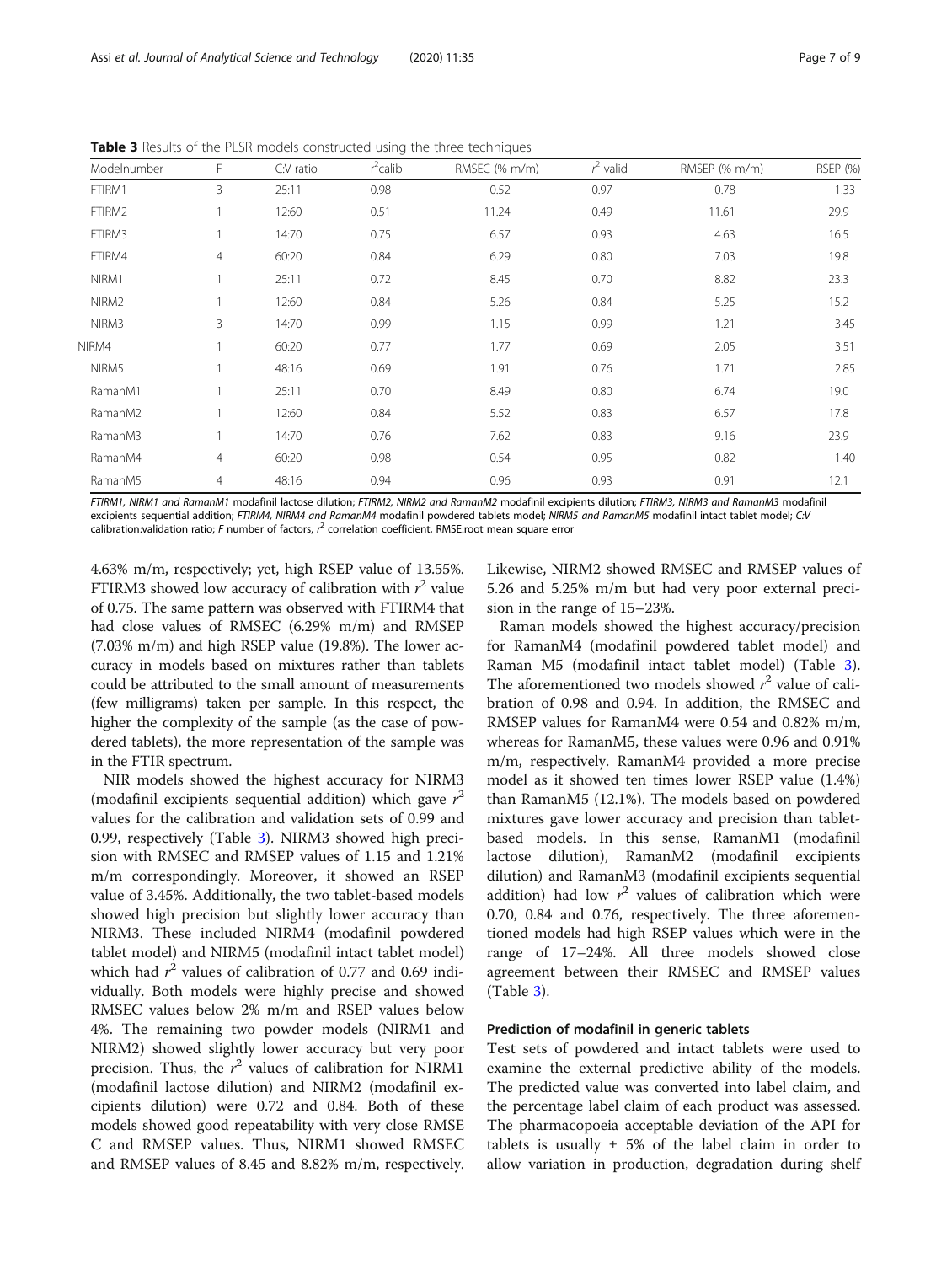life of the product and accuracy of the analytical method. In this work, the range was extended to  $\pm$  30% of the label claim to compensate for difficulty in setting up a calibration in the spectra and account for the noise generated by the instrument/spectral algorithms (Young-Powell and Page [2014\)](#page-8-0).

For powdered tablets, all the eight products were predicted through the powdered dilution models (Table 4). In this respect, the best predictive ability was observed for NIRM3 which showed a mean prediction of 98.2% label claim  $(RSD = 2.35%)$  for all batches. This was followed by FTIRM3 and NIRM1, which showed mean prediction values of 97.9 and 97.2% label claim, respectively. Additionally, FTIRM2 and NIRM2 showed good predictive ability with values of 91.1 and 90.2% label claim, respectively. The remaining models (FTIRM1, RamanM1, RamanM2 and RamanM3) exhibited poor predictive ability below 70%.

RamanM2 and RamanM3 showed better prediction for intact tablets (Table 5). Thus, the mean prediction of intact tablets using the two models were 108 and 84% label claim, respectively. Moreover, NIRM2 showed good predictive ability for intact tablets with a mean prediction of 103% label claim. The remaining models included NIRM1, NIRM3 and RamanM1 had poor prediction above 130% label claim.

#### Conclusions

The findings demonstrated that the combination of handheld FTIR, NIR and Raman spectroscopy with PLSR offered a rapid method for quantifying modafinil in branded generic medicines with minimal sample preparation. NIR and Raman techniques were non-destructive; however, FTIR required powdering the tablets prior to measurement. In comparison to NIR, FTIR and Raman showed that models based on tablets were more accurate than those based on powder mixtures. Among the

Table 4 Results of the predicted powdered tablets

| <b>BN</b>         | Predicted label claim (%) |      |      |      |      |      |      |      |  |
|-------------------|---------------------------|------|------|------|------|------|------|------|--|
|                   | 1a                        | 1b   | 2a   | 2b   | 3a   | 3b   | 4a   | 4b   |  |
| Dose (mg)         | 100                       | 100  | 200  | 200  | 200  | 200  | 100  | 100  |  |
| FTIRM1            | 24.9                      | 57.7 | 49.4 | 43.8 | 70.2 | 49.4 | 28.1 | 42.6 |  |
| FTIRM2            | 98.5                      | 96.4 | 86.8 | 87.8 | 88.0 | 87.5 | 91.2 | 92.9 |  |
| FTIRM3            | 105                       | 104  | 93.1 | 94.1 | 94.6 | 93.9 | 98.4 | 100  |  |
| NIRM1             | 100                       | 98.6 | 95.3 | 95.2 | 95.9 | 93.4 | 101  | 98.3 |  |
| NIRM <sub>2</sub> | 92.0                      | 89.5 | 88.8 | 88.4 | 89.6 | 87.1 | 94.4 | 91.4 |  |
| NIRM3             | 97.6                      | 94.7 | 99.2 | 99.2 | 101  | 96.9 | 101  | 96.0 |  |
| RamanM1           | 91.1                      | 60.7 | 55.4 | 55.8 | 56.0 | 55.2 | 59.1 | 60.6 |  |
| RamanM2           | 74.0                      | 46.2 | 44.9 | 44.9 | 44.9 | 44.5 | 46.7 | 48.7 |  |
| RamanM3           | 80.6                      | 65.9 | 64.0 | 63.2 | 65.8 | 64.0 | 67.5 | 68.4 |  |

BN batch number

Table 5 Results of the predicted intact tablets

| <b>BN</b>           |      | Predicted label claim (%) |      |      |      |       |  |  |  |
|---------------------|------|---------------------------|------|------|------|-------|--|--|--|
|                     | 2a   | 2b                        | 3a   | 3b   | 4a   | 4b    |  |  |  |
| Dose (mg)           | 200  | 200                       | 200  | 200  | 100  | 100   |  |  |  |
| NIRM1               | 134  | 135                       | 137  | 136  | 133  | 133   |  |  |  |
| NIRM <sub>2</sub>   | 107  | 107                       | 108  | 110  | 95.4 | 89.1  |  |  |  |
| NIRM3               | 144  | 145                       | 148  | 150  | 125  | 118   |  |  |  |
| RamanM1             | 186  | 188                       | 170  | 182  | 205  | 210   |  |  |  |
| RamanM <sub>2</sub> | 101  | 106                       | 97.6 | 104  | 119  | 122   |  |  |  |
| RamanM3             | 77.9 | 81.0                      | 72.5 | 77.7 | 94.5 | 100.9 |  |  |  |

BN batch number

powder mixture models, modafinil excipients sequential addition offered the highest accuracy and precision for the quantification of powdered tablets using FTIR and NIR spectroscopy. Modafinil excipient dilution models offered the highest accuracy and precision for the quantification of intact tablets using NIR and Raman spectroscopy. Consequently, the choice of the powder model depended to a degree, on the technique used as well as the sample quantified. Subsequently, this may represent a challenge in the generalisability of the method to other nootropics that could be of different concentration and have different formulation. Hence, future work should consider the accuracy of quantification for different formulation types (tablets, capsules, caplets) and/or closely related analogues of drugs.

#### Abbreviations

API: Active pharmaceutical ingredient; CWS: Correlation in wavelength space; FTIR: Fourier transform-infrared; HPLC: High-performance liquid chromatography; NIR: Near-infrared; PLSR: Partial least square regression; RSEC: Relative standard error of calibration; RSEP: Relative standard error of prediction; RMSEC: Root mean square error of calibration; TLC: Thin layer chromatography; WHO: World Health Organisation

#### Acknowledgements

The authors would like to than Bruker UK Ltd. for the mobile IR instrument, and SciMed for the FirstGuard Raman and microNIR instruments.

#### Authors' contributions

AE, SA and HAO carried out this work. All authors discussed the design, chemical analysis and interpretation of data. SA and DO supervised the project. SA and AE drafted the manuscripts. HAO, IK and DO edited the manuscript. All authors have read and approved the final manuscript.

#### Funding

Not applicable

#### Availability of data and materials

The datasets used and/or analysed during the current study are available from the corresponding author on reasonable request.

#### Competing interests

The authors declare that they have no competing interests.

#### Author details

<sup>1</sup> Pharmacy and Biomolecular Sciences, Liverpool John Moores University, Liverpool L3 3AF, UK. <sup>2</sup> Faculty of Science and Technology, Bournemouth